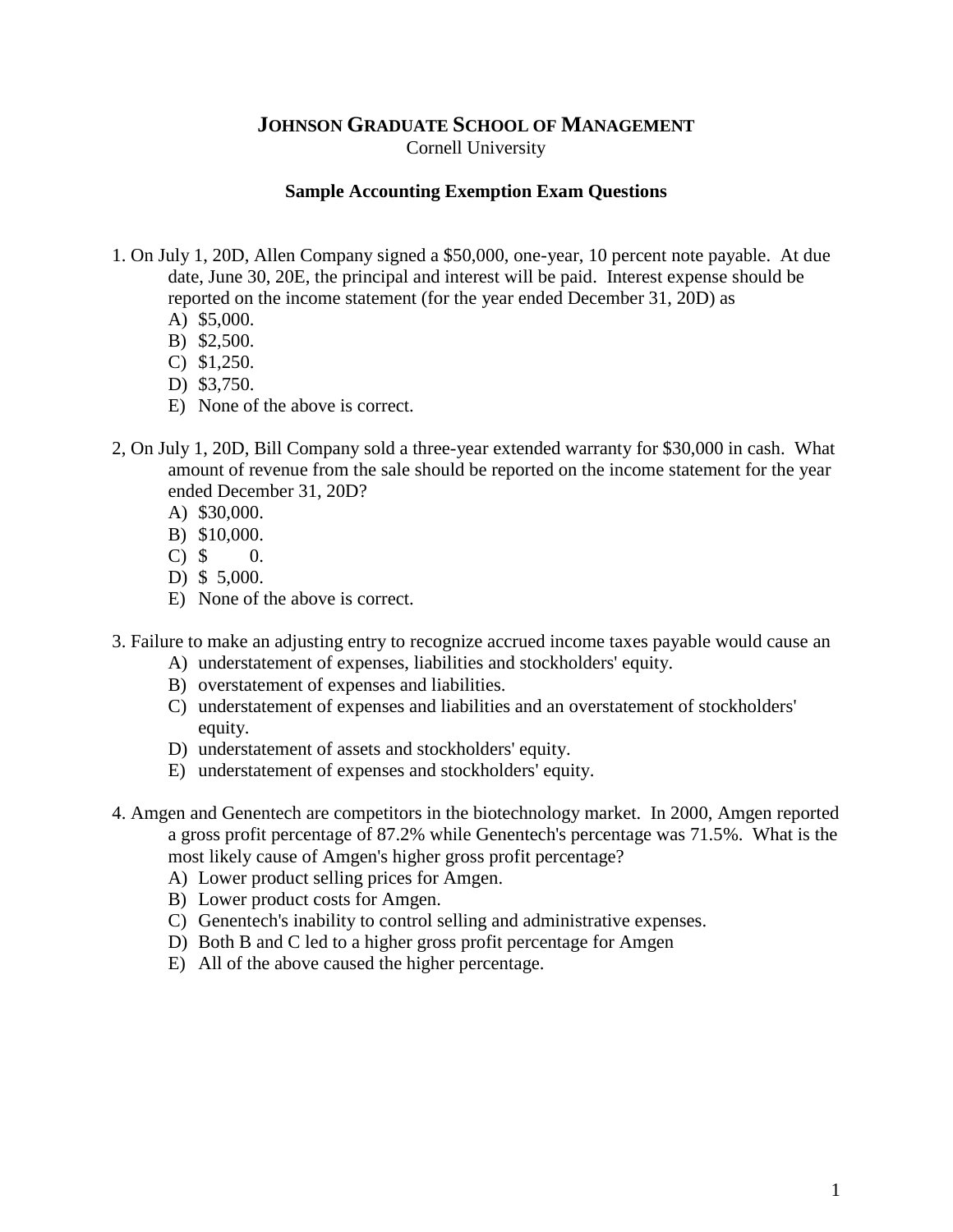5. Prior to the write off of a \$30 customer account, Kraft Company had the following account balances:

| Accounts receivable             | \$9,800 |
|---------------------------------|---------|
| Allowance for doubtful accounts | 500     |

The net realizable value of the receivables before and after the write-off was:

|              | <b>Before</b> | After                         |
|--------------|---------------|-------------------------------|
| A)           | \$9,300       | \$9,300                       |
| B)           | \$9,300       | \$9,270                       |
| $\mathbf{C}$ | \$9,800       | \$9,770                       |
| D)           | \$9,800       | \$9,800                       |
| E)           |               | None of the above is correct. |

6.Which of the following statements is correct?

- A) FIFO reports lower income amounts than LIFO when prices are rising.
- B) LIFO reports a higher income amount than FIFO when prices are rising.
- C) LIFO reports a higher income amount than FIFO when prices are decreasing.
- D) LIFO reports the same amount of income as FIFO when prices are rising.
- E) None of the above is correct.

7. Which of the following statements is true?

- A) Applying the lower of cost or market (LCM) rule is optional and depends on whether a company wants to write off inventory when it loses its value or prefers to delay the write off until the inventory is sold
- B) The LIFO conformity rule requires use of LIFO for financial reports if it is adopted for tax purposes
- C) LIFO liquidation occurs when a company switches from LIFO to another cost method
- D) All are true
- E) None is true
- 8. Coca Cola has some bottling equipment which cost \$8.5 million, has a book value of \$4.1 million, and has estimated future cash flows of \$3.7 million expected over its remaining life. The amount to be recorded as a loss equals
	- A) the \$8.5 million cost.
	- B) the \$4.1 million book value.
	- C) the \$.4 million difference between the book value and its future cash inflows.
	- D) the \$4.8 million difference between the asset's cost and its future cash flows.
	- E) zero since there is no impairment.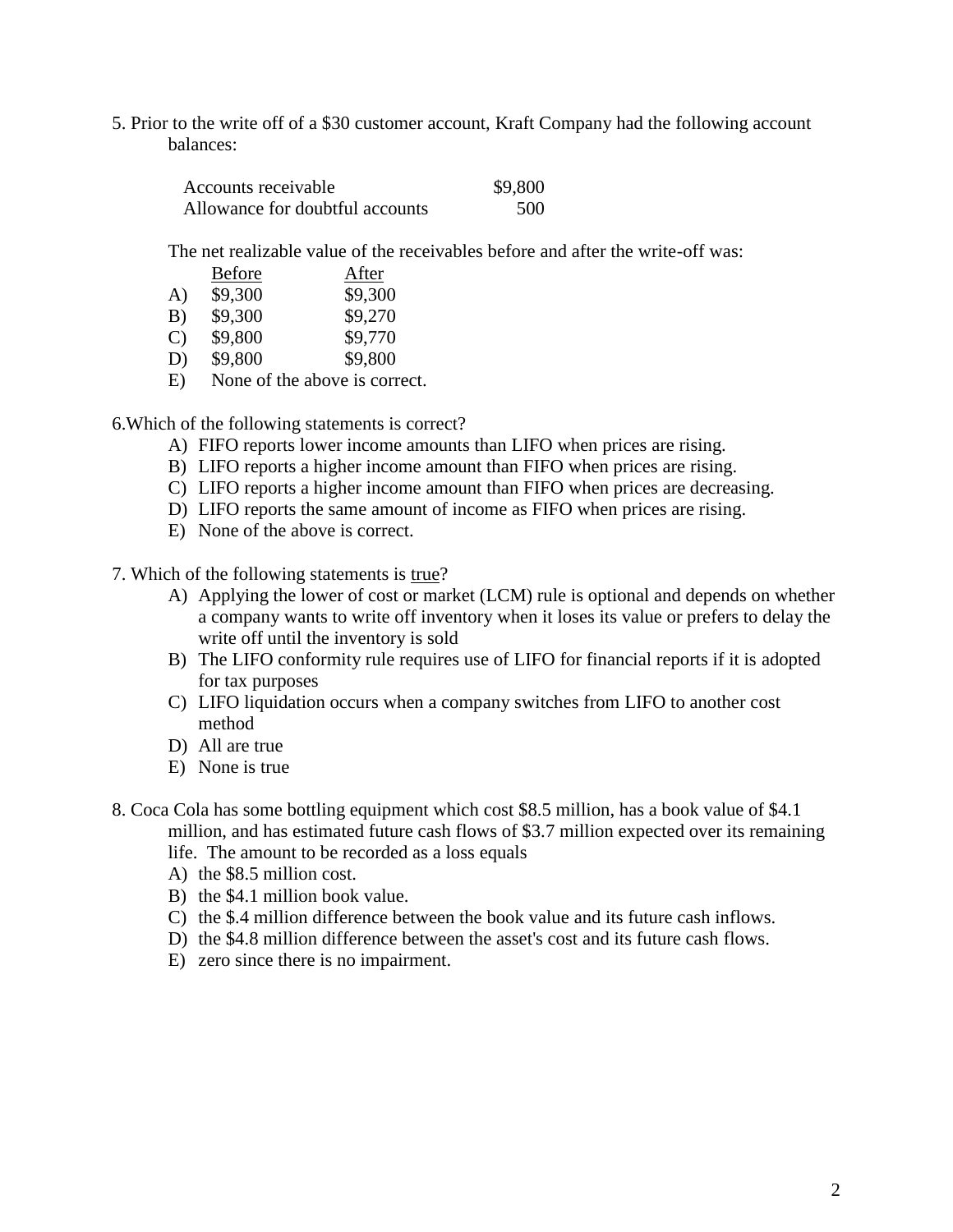9. The records of Pam Company showed the following about a machine on January 1, 20H:

Purchased 1/1/20E for \$35,000 Accumulated depreciation at January 1, 20H, \$26,400

On July 1, 20H, the machine was sold for \$7,000. Depreciation for the first six months of 20H was \$1,467. The gain or loss on disposal would be

- A) \$1,600 gain.
- B) \$ 133 gain.
- C) \$1,600 loss.
- D) \$ 133 loss.
- E) None of the above is correct.
- 10. Philips Corporation issued (sold) \$50,000,000 of its 10% bonds at par on January 1, 20D. On December 31, 20D the bonds were trading on the bond exchange at 102½. Since the issue date, the market rate of interest on similar risk bonds has
	- A) Increased.
	- B) Decreased.
	- C) Stayed the same.
	- D) None of the above is correct.
- 11. The amortization of bond premium by the issuer will
	- A) increase interest expense.
	- B) decrease interest expense.
	- C) have no effect on interest expense.
	- D) determine the cash paid for interest.
	- E) None of the above is correct.
- 12. On January 1, 20A, Will, Inc., bought 40% of the outstanding shares of Abe Corporation at a cost of \$137,000. The equity method of accounting for this investment is used. At the end of 20A, Abe Corporation reported \$30,000 net income and paid \$10,000 cash dividends. At the end of 20A, the shares had a market value of \$150,000. This investment should be reported on the balance sheet of Will, Inc., on December 31, 20A, at
	- A) \$150,000.
	- B) \$158,000.
	- C) \$145,000
	- D) \$148,000.
	- E) None of the above is correct.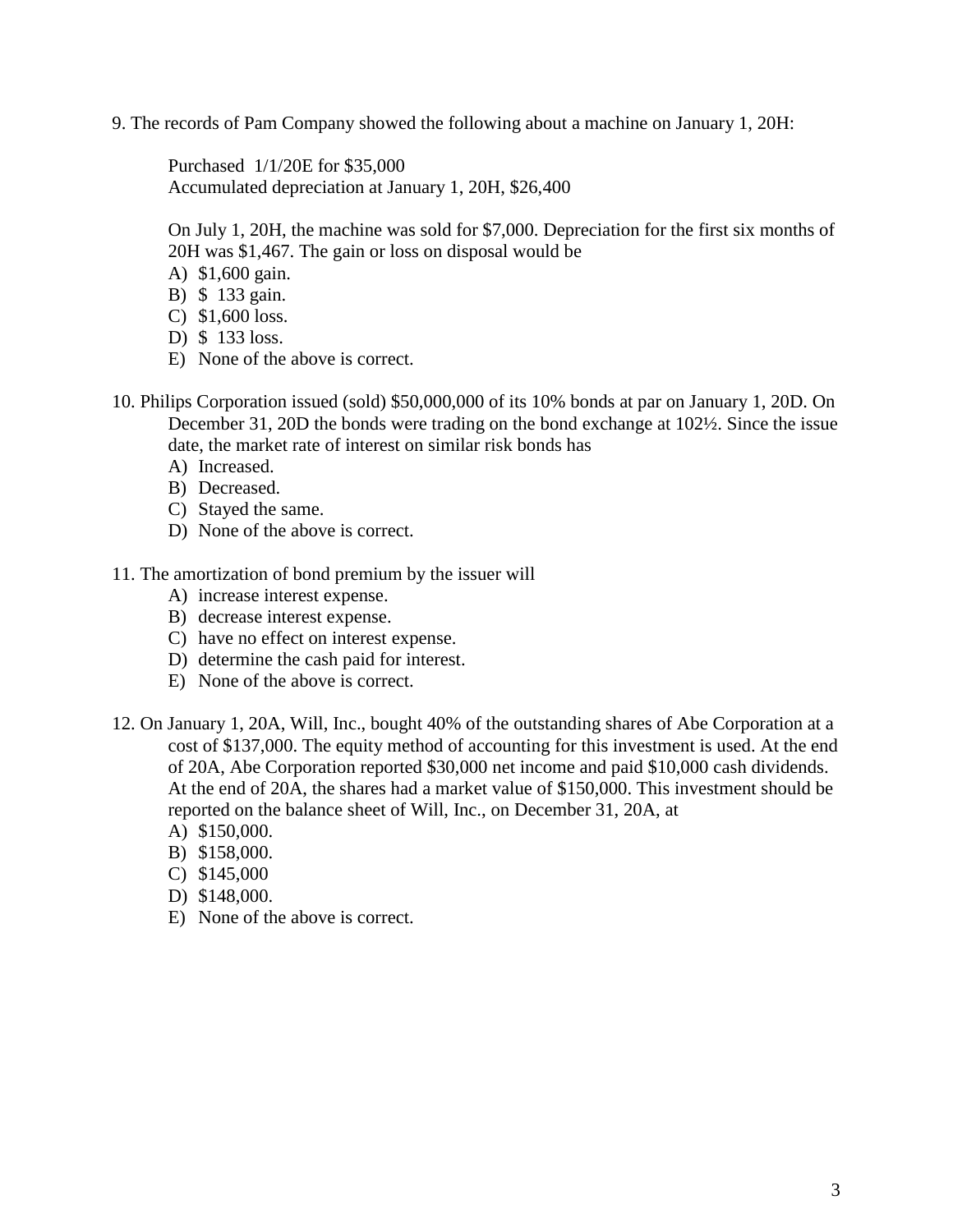- 13. During 20D, Parnell Corporation purchased 100% of the outstanding voting shares of Jackson Corporation for \$4.0 million. Jackson's assets had a book value of \$5.0 million and fair market value of \$6.5 million. Fair market value of Jackson's liabilities equaled \$3.2 million. The amount of goodwill that will be recognized on Parnell's books is
	- A) Zero
	- B) \$2,200,000
	- C) \$700,000 D) \$1,000,000
	- E) None of the above

14. Jackson Company gathered the following data to prepare its 20B statement of cash flows:

| Net income                   | \$40,000 |
|------------------------------|----------|
| Depreciation expense         | 5,000    |
| Accounts receivable decrease | 3,000    |
| Wages payable increase       | 4,000    |
| Amortization of patent       | 1,000    |
| Income tax payable decrease  | 2,000    |

Based only on the above data, the net cash inflow from operating activities during 20B was

- A) \$43,000.
- B) \$51,000.
- C) \$53,000.
- D) \$45,000.
- E) None of the above is correct.
- 15. Richardson Company paid \$2.2 million to purchase stock in another company, \$1.0 million to repurchase treasury shares, \$.5 million to buy short-term investments, sold used equipment for \$.8 million when its book value was \$.6 million, and purchased new equipment for \$3.4 million. How much will be reported as net investing cash flow? A) \$6.3 million net cash outflow.
	- B) \$5.3 million net cash outflow.
	- C) \$5.1 million net cash outflow.
	- D) \$4.8 million net cash outflow.
- For question 16 and 17, assume that National had done each of the following in preparation of its 1997 statements, and no adjustments to correct any errors were made. What would be the effect of each on a) Total Assets on Dec. 31, 1997, b) Net Income for 1997, c) Cash flow from operations for 1997, and d) Retained Earnings on Dec. 31, 1997? Circle U/S for understate, O/S for overstate, or NE for no effect. Treat each item independently and ignore income taxes.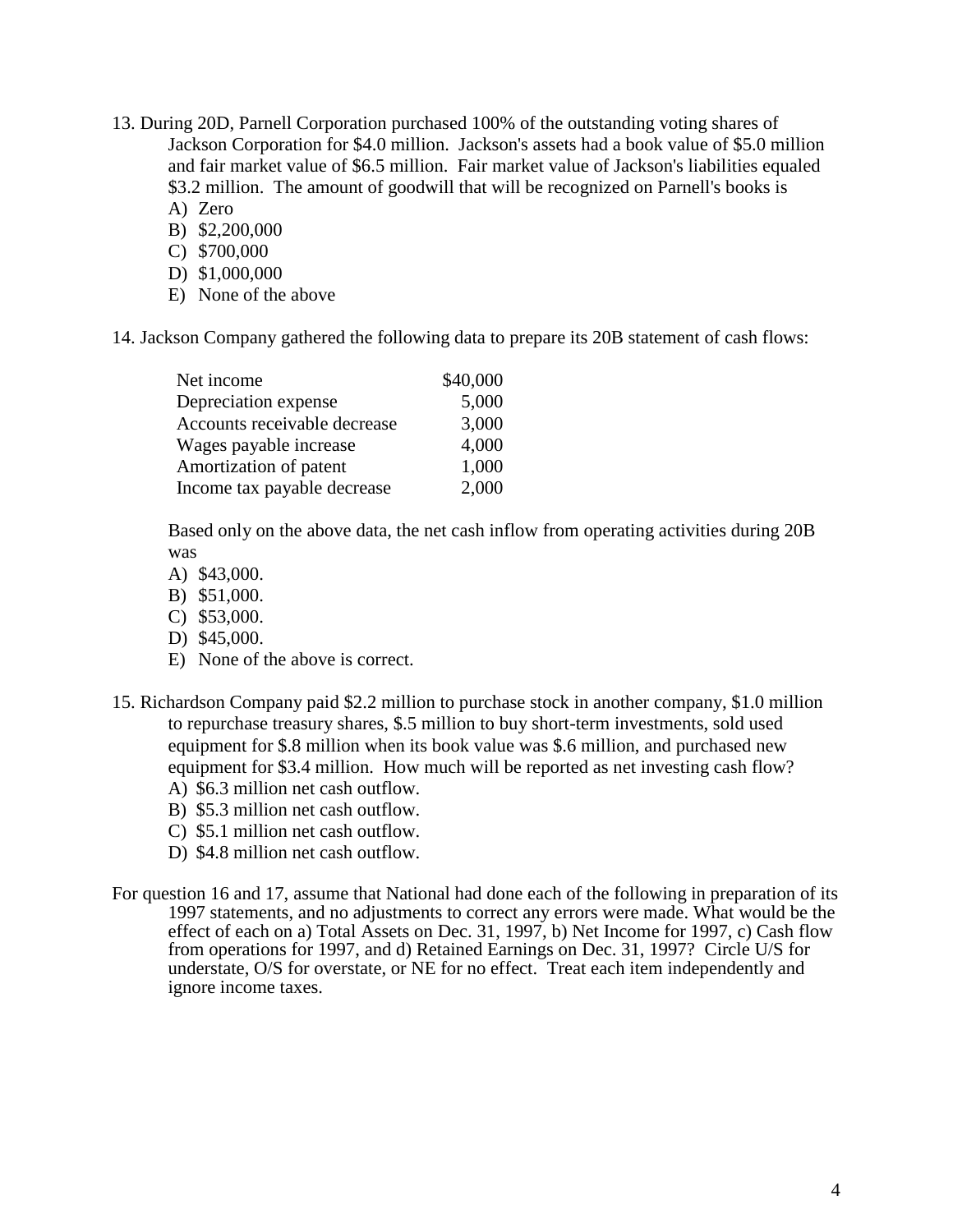16. National paid interest of \$20 related to a building construction project during 1997. The project was not completed until 1998. They recorded the payment as a debit to interest expense (E) and a credit to cash (A). No subsequent adjustment was made.

| a) Total Assets<br>on Dec. 31, 1997                 | U/S O/S NE |  |
|-----------------------------------------------------|------------|--|
| b) Net Income<br>for 1997                           | U/S O/S NE |  |
| c) Cash Flow<br>from operations<br>for 1997         | U/S O/S NE |  |
| d) Retained Earnings U/S O/S NE<br>on Dec. 31, 1997 |            |  |

17. During April of 1997, National recognized that Office Equipment with a remaining useful life of 3 years would only last for 2 years. They failed to make any changes in depreciation calculations for 1997. No subsequent adjustment was made.

| a) Total Assets<br>on Dec. 31, 1997                 | US OS NE   |  |
|-----------------------------------------------------|------------|--|
| b) Net Income<br>for 1997                           | U/S O/S NE |  |
| c) Cash Flow<br>from operations<br>for 1997         | U/S O/S NE |  |
| d) Retained Earnings U/S O/S NE<br>on Dec. 31, 1997 |            |  |

18. Cost of goods sold during 2002 was \$53,336. Based on the following information, what was the total amount of manufacturing costs (raw materials, direct labor and factory overhead) transferred to finished goods inventory during 2002?

| December 31 - Millions of dollars |    | 2002  |     | 2001  |
|-----------------------------------|----|-------|-----|-------|
|                                   |    |       |     |       |
| Finished products                 | S. | 928   | - S | 947   |
| Work in process                   |    | 71    |     | -58   |
| Raw materials                     |    | 226   |     | 239   |
| Total inventory                   |    | 1,225 |     | 1,244 |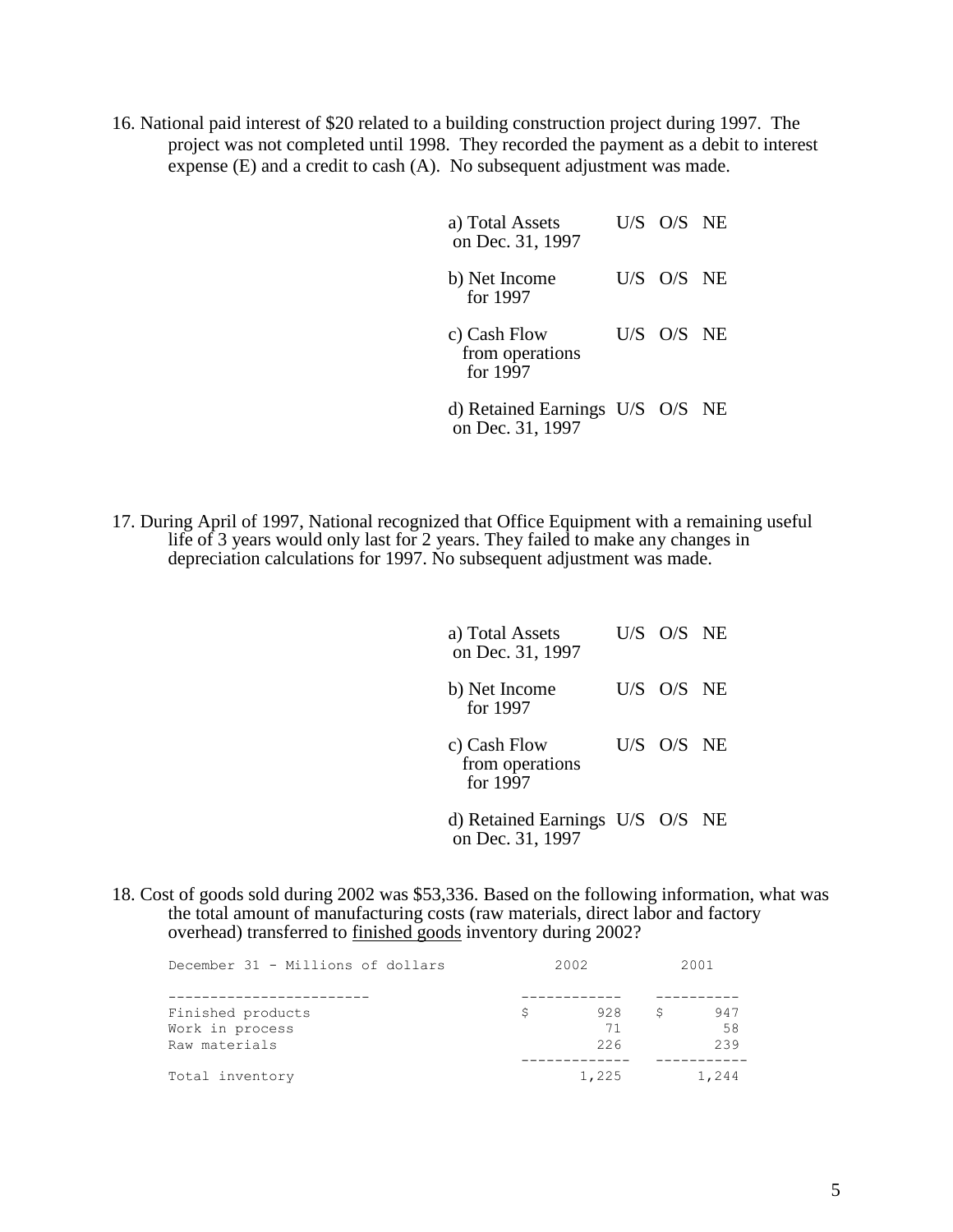19. Based on the following information, prepare the journal entry to record the 2002 provision for income taxes?

## **Note 9 - Income Taxes**

| The components of the provision for income taxes are as follows: |          | Fiscal Year Ended March 31,       |                    |
|------------------------------------------------------------------|----------|-----------------------------------|--------------------|
|                                                                  | 2002     | 2001 2002                         | 2000               |
| Current:                                                         |          |                                   |                    |
| U.S. Federal                                                     | \$3,445  | \$18,320                          | \$92,332           |
| State and Local                                                  |          | $(222)$ 270                       | 25,850             |
| $Non-U.S.$                                                       |          | 23,617 14,824<br>--------         | 16,779<br>-------- |
|                                                                  | 26,840   | 33,414                            | 134,961            |
| Deferred:                                                        |          |                                   |                    |
| U.S. Federal                                                     |          | $(3, 750)$ 12,640 (55,683)        |                    |
| State and Local                                                  |          | $(3, 021)$ $(3, 557)$ $(24, 105)$ |                    |
| $Non-U.S.$                                                       |          |                                   |                    |
|                                                                  | (6, 771) | 9,083                             | (79, 788)          |
| Provision for income taxes                                       | \$20,069 | \$42,497                          | \$55,173           |
|                                                                  | =======  | =======                           | =======            |